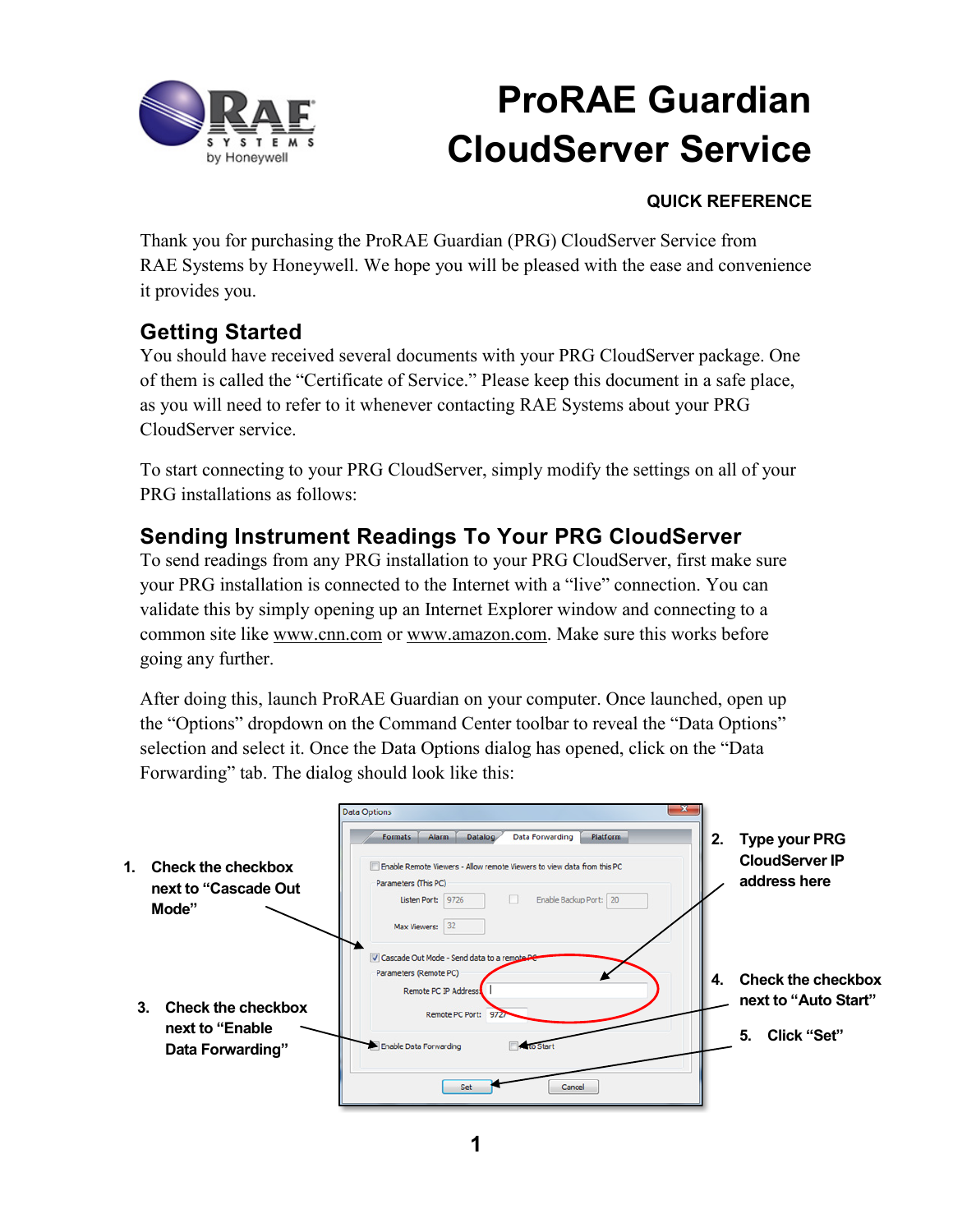

### **QUICK REFERENCE**

Next, simply check the checkbox next to "Cascade Out Mode." Type your PRG CloudServer IP Address in the box labeled "Remote PC IP Address." Then check the checkbox next to "Enable Data Forwarding" and also the checkbox next to "Auto Start." After all this has been done, click "Set."

If you do not know your PRG CloudServer IP Address, you can find it on your PRG CloudServer Certificate of Service, which should have been included in your order package. The Certificate looks like this:

| <b>ProRAE Guardian CloudServer</b><br><b>Certificate of Service</b>                                                                                                                                                                                                                                            |                                                                       |
|----------------------------------------------------------------------------------------------------------------------------------------------------------------------------------------------------------------------------------------------------------------------------------------------------------------|-----------------------------------------------------------------------|
| This is to certify that the following customer has purchased the ProRAE Guardian CloudServer<br>Service from RAE Systems Inc. in accordance with the following terms:<br><b>Customer ID:</b><br>Sales Order #:<br><b>PRG CloudServer Term Purchased:</b><br>2yr<br>5yr<br><b>lvr</b><br>3 <sub>ST</sub><br>4yr | <b>Your PRG CloudServer</b><br><b>IP Address can be</b><br>found here |
| <b>Shipping Date:</b><br><b>Effective Date:</b><br><b>Expiration Date:</b>                                                                                                                                                                                                                                     |                                                                       |
| Your PRG CloudServer IP Addrey.<br>Keep this certificate in a safe place for future reference. Please contact RAE Systems' Service Dept-<br>with any questions either by e-mail tech a raesy stem com or by phone SSS-723-4800. Please raeck for<br>detailed information on the back of this certificate.      |                                                                       |
| <b>RAE Systems, Inc.</b>                                                                                                                                                                                                                                                                                       |                                                                       |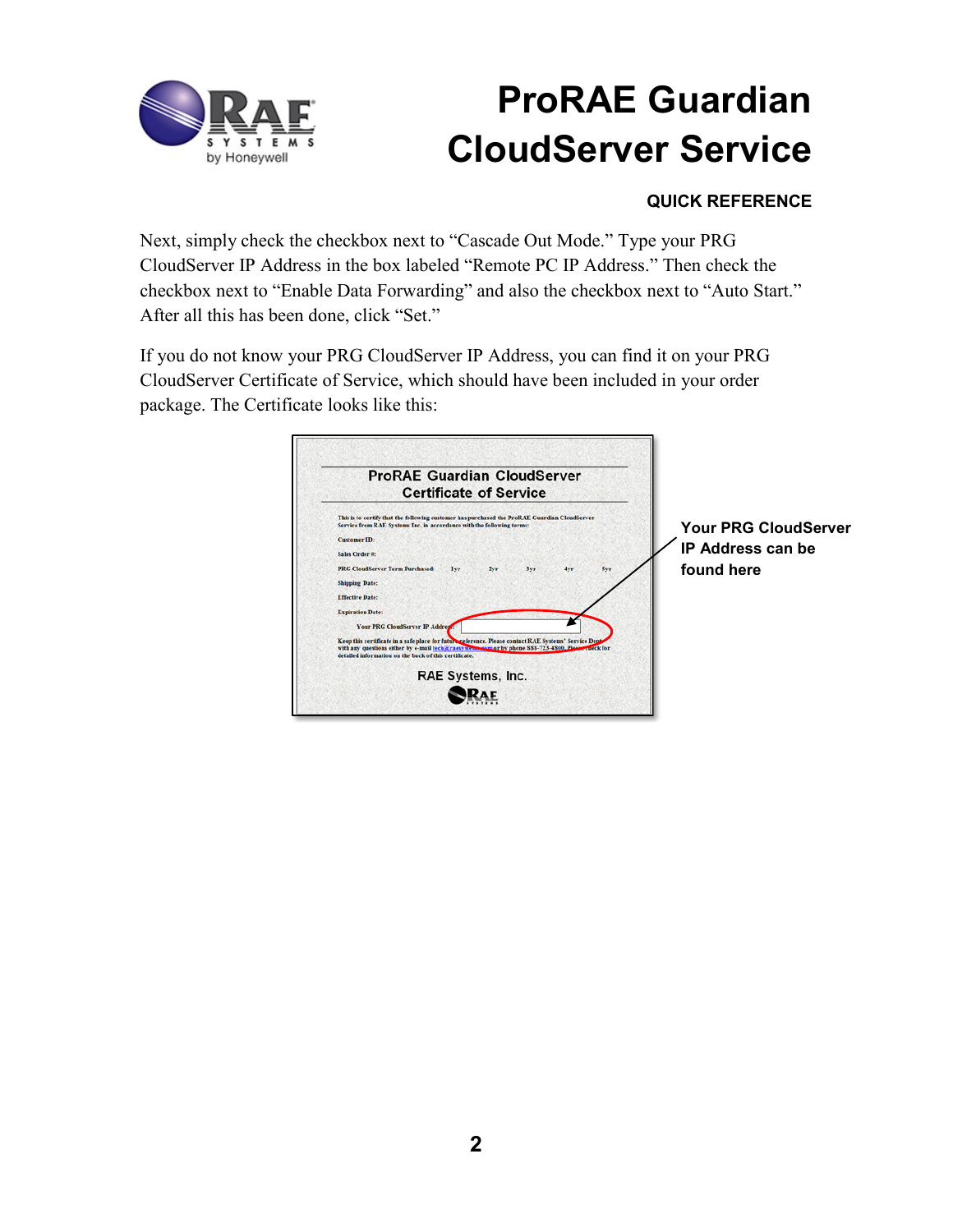

#### **QUICK REFERENCE**

### **Viewing Instrument Readings**

Your PRG CloudServer will aggregate all instrument data being sent to it in into one display. You can access this display from any PRG installation that is connected to the Internet. To view all instrument readings that are currently being sent to your PRG CloudServer, first make sure your PRG installation is connected to a "live" Internet connection as indicated above. You may use PRG Viewer Version or PRG Full Version to view your PRG CloudServer readings.

To view your PRG CloudServer readings, launch your local PRG software. After this, simply open up the "Data Options" dialog from the Command Center toolbar, and select the "Remote Data In" tab.

The dialog should look like this:



Then, simply check the checkbox next to "Viewer Mode." Type your PRG CloudServer IP Address in the text box labeled "Remote PRG PC Address." After this, check the checkbox next to "Auto Start" and click "Start."

That's it! You should now be able to send all your instrument data to your PRG CloudServer as well as view this data from any PRG installation you choose.